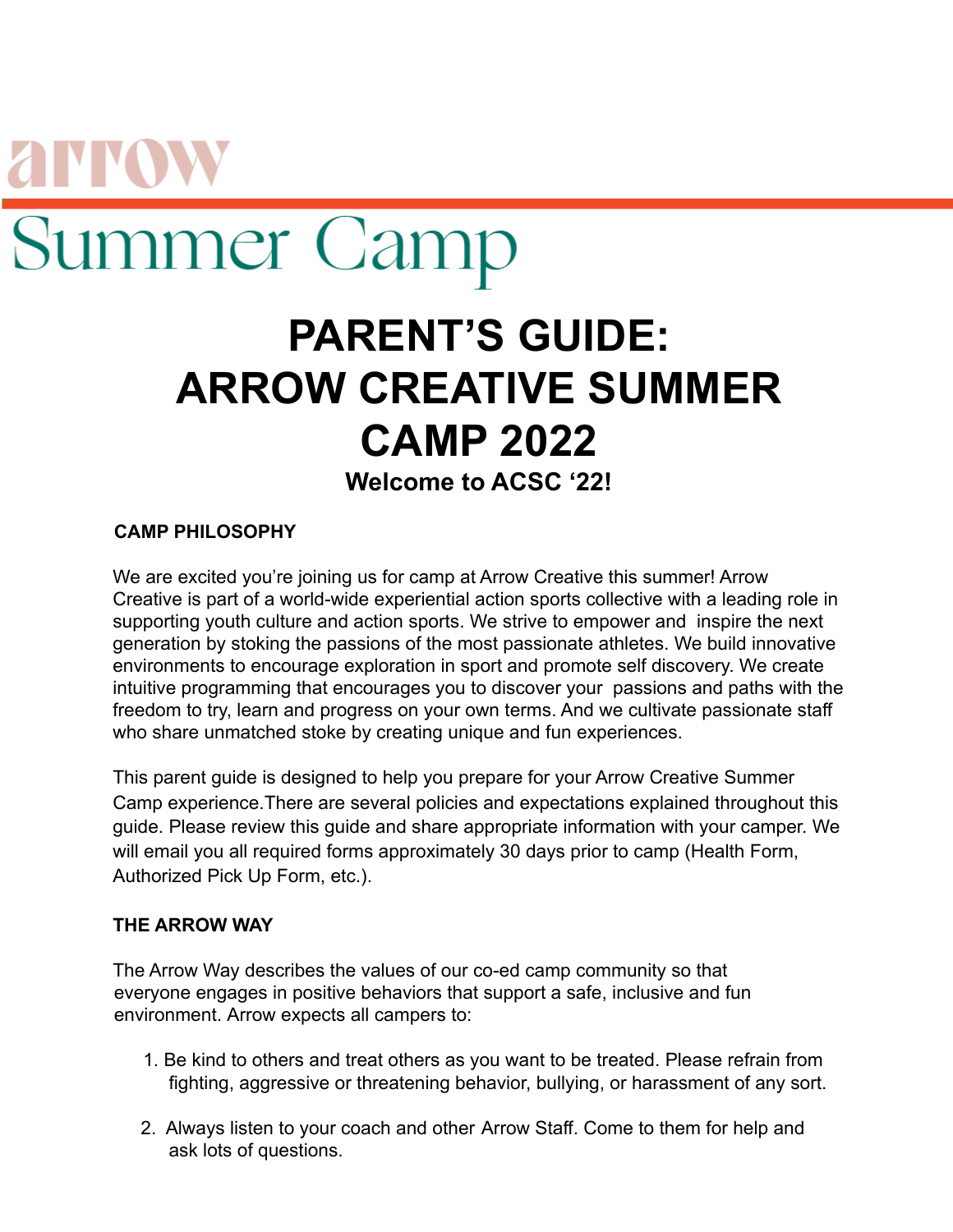6. Respect property and refrain from stealing, graffiti and vandalism of any kind.

We appreciate your understanding of The Arrow Way and look forward to ensuring each camper develops and contributes to a positive camp environment. Violating the Arrow Way may result in disciplinary action including sending a camper home immediately and with no refund.

#### **COVID-19 PROTOCOLS**

All campers must wear a face mask while at Arrow. Arrow will have some paper masks available if they forget. If at any point your child feels ill, please keep them home and email our Programs Manager at spieh@arrowcreative.org. Arrow will clean surfaces between classes and sanitize tools.

Arrow believes that individuals thrive at camp when they're healthy and happy. Illness is a time for resting safely and comfortably at home. Staying home when you're sick protects you from more significant health issues and protects others from a potentially communicable disease by eliminating the exposure.

Campers should arrive to camp energized, nourished, healthy, and hydrated. Arrow reserves the right to not admit persons who pose a communicable disease risk to others. It is our goal for all camp participants to experience Arrow when they're healthy so they can have the best possible time.

This Illness Policy protects individuals and the camp community by reducing the spread of disease. It enables all of us to enjoy camp by keeping health and safety as our top priority. We trust our camp families to follow this policy and contact us anytime there's a question. When in doubt, stay home and stay safe.

#### **INCIDENTS DURING CAMP**

If your child sustains an injury or illness while at camp, we will notify parents if any of the following occur:

- Your child has been OR will be held from participation for more than an hour Your child has a fever, shortness of breath or is vomiting (requires pick up immediately)
- Your child has sustained a head injury
- Your child needs to be sent off campus for medical treatment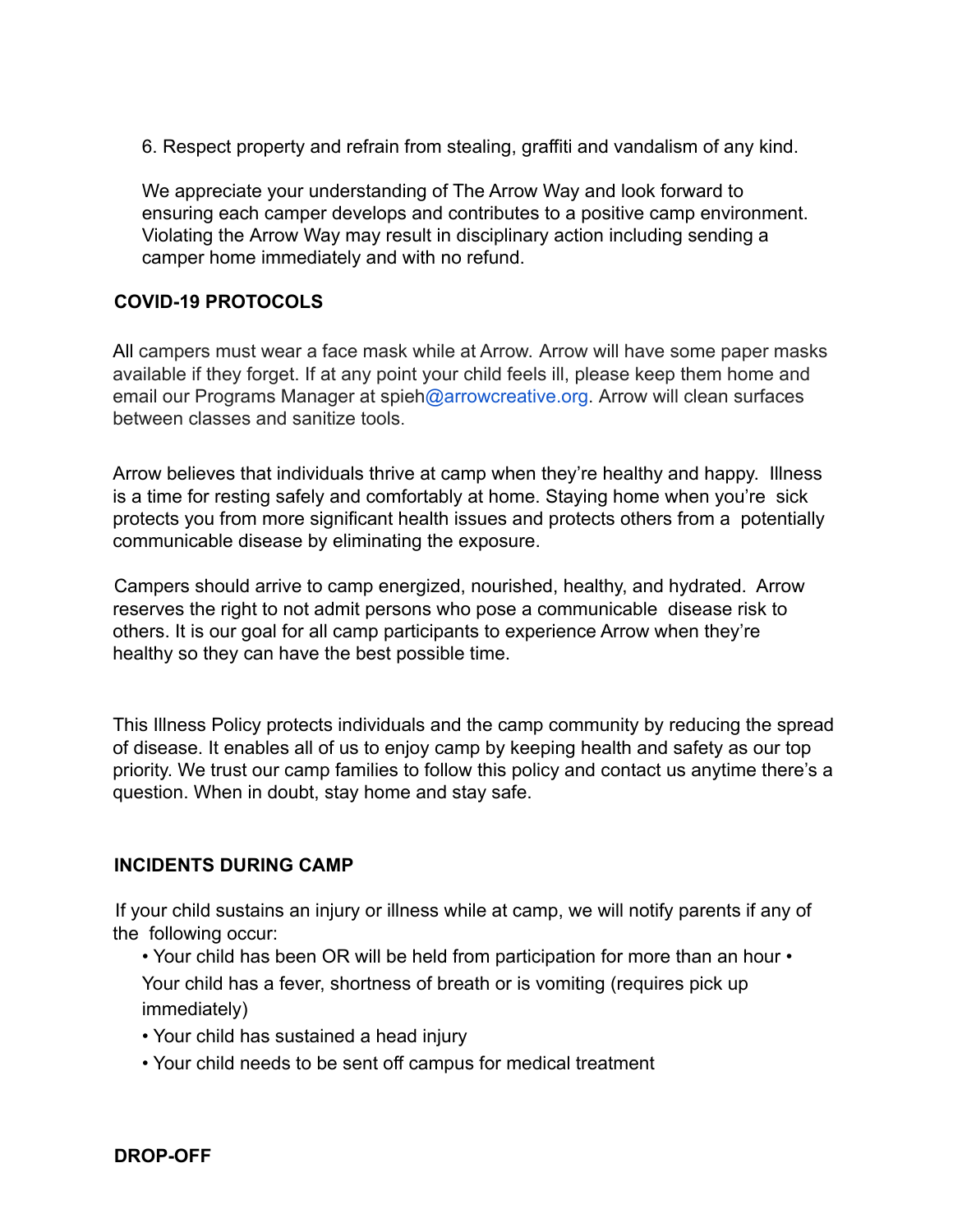Drop-off will begin at 8:45am for the morning camp sessions and 12:15pm for afternoon sessions. Please notify us via email (spieh@arrowcreative.org) or phone (901-213-6320) if you are going to arrive late. Parents must be wearing a mask if entering the building. Here are some important details about drop-off:

- Arrow moved locations in March and is located at **653 Philadelphia St.** If you or your child require a wheelchair accessible ramp, please use 650 New York St as the address and come through the side parking lot to the entrance.
- Parents will be required to sign their child in at Drop-Off and show ID at pickup. If the person picking up your child is different from the person dropping them off, please notify me via email (spieh@arrowcreative.org) and/or at the time of drop-off.

We are truly excited and honored to engage with your child while at camp. Please reach out any time if you have questions, concerns and other feedback.

# **PICK UP**

Daily pick-up is promptly at 12 noon for morning sessions and 3:30pm for afternoon sessions. Authorized individuals with valid identification are the only people who can check-out your child. We require parents and other authorized individuals to present a government issued I.D. during pick up. Please notify us via email (spieh@arrowcreative.org) or phone (901-213-6320) if you are going to arrive early or late for pick up. Here are some important details about check-out:

- 1. Authorized individuals: campers are permitted to leave only with the individuals indicated on your pick-up form. Please include the full legal name as it appears on your I.D. ("mom" or "dad" is not helpful in this instance). If permission has not been granted, we must confirm the arrangement before your child will be released. This is for the protection of your child and is strictly enforced. Changes to authorized persons must be made in writing by submitting a new pick-up form 24 hours in advance.
- 2. Please inquire with the camp office if you need to make arrangements for early drop off or late pick up.

# **WHAT TO BRING**

Packing for day camp is easy. Below is a list of everything your child needs for the day. Please make sure to label all clothing, personal items and equipment with your child's name.

□ Water bottle

□ Snack\*

- $\Box$  Clothes that can get messy or extra set
- $\Box$  Lunch \*only for all day campers